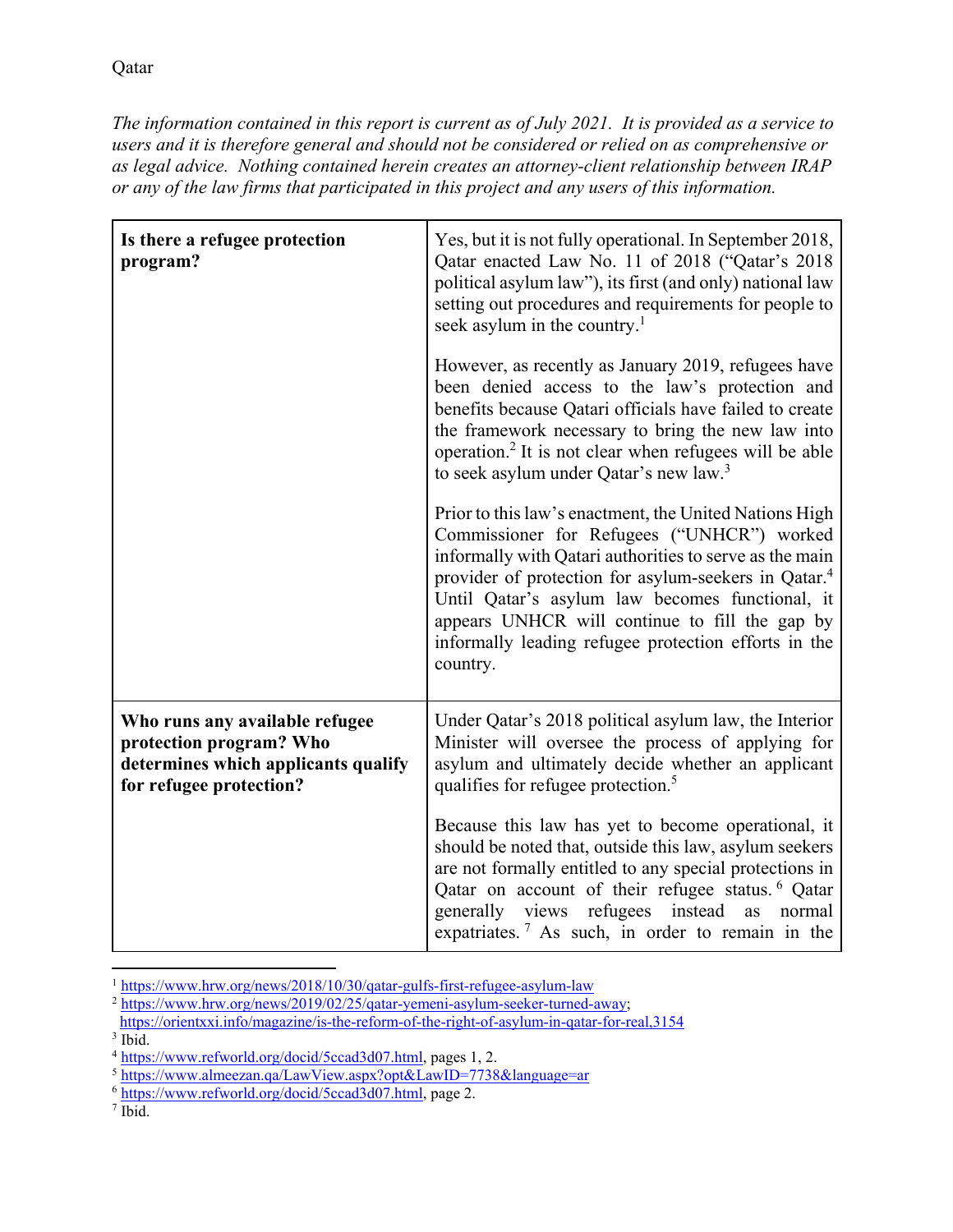|                                                                                                                                                                       | country, even refugees are generally required to<br>comply with Qatar's sponsorship (kafala) system. <sup>8</sup> As<br>a result, the ability of asylum-seekers to secure refuge<br>in Qatar is largely dependent on sponsorship of their<br>residency by an employer. <sup>9</sup><br>In addition, prior to the 2018 asylum law, Qatar also<br>informally granted temporary residency status to<br>individuals that UNHCR identified as qualifying as a<br>refugee. $10$ However, unlike with the sponsorship<br>approach, Qatar would grant temporary residency<br>status to those whom UNHCR identified as refugees<br>only for the period until UNHCR was able to arrange<br>for their resettlement. <sup>11</sup>                                                                                                                                                                                                                                                                                                                                                                                                                                 |
|-----------------------------------------------------------------------------------------------------------------------------------------------------------------------|--------------------------------------------------------------------------------------------------------------------------------------------------------------------------------------------------------------------------------------------------------------------------------------------------------------------------------------------------------------------------------------------------------------------------------------------------------------------------------------------------------------------------------------------------------------------------------------------------------------------------------------------------------------------------------------------------------------------------------------------------------------------------------------------------------------------------------------------------------------------------------------------------------------------------------------------------------------------------------------------------------------------------------------------------------------------------------------------------------------------------------------------------------|
| Is the refugee protection program<br>functional? For example, how long<br>does it take for decisions to be<br>issued? What percentage of<br>applications are granted? | No, Qatar's refugee protection program is not<br>functional. To date, Qatar has failed to implement its<br>2018 asylum law that sets out the standards for<br>granting asylum and the rights and benefits for people<br>granted asylum in the country. <sup>12</sup> A provision in this<br>law requires the Interior Minister to create a<br>"Committee<br>Affairs,"<br>for<br>Asylee<br>appoint<br>representatives from other government departments,<br>and specify the functions and scope of the<br>committee. <sup>13</sup> However, as recently as January 2019,<br>the Interior Minister has not set up the committee<br>needed for the asylum application process to begin<br>functioning. <sup>14</sup> As of 2019, Qatari authorities indicated<br>that there is "no clear timeline for when the minister<br>will establish the committee." <sup>15</sup><br>Unfortunately for potential asylum seekers, because<br>the new law has yet to become operational, there<br>remains no formal legal process in Qatar for asylum<br>seekers to present and pursue their claims for<br>asylum. <sup>16</sup> Instead, UNHCR works informally with |

 $\overline{a}$ 8 Ibid.

<sup>&</sup>lt;sup>9</sup> Ibid.

<sup>&</sup>lt;sup>10</sup> https://www.refworld.org/docid/5ccad3d07.html, page 1.<br><sup>11</sup> Ibid.

<sup>12</sup> https://www.hrw.org/news/2019/02/25/qatar-yemeni-asylum-seeker-turned-away<br>
<sup>13</sup> https://orientxxi.info/magazine/is-the-reform-of-the-right-of-asylum-in-qatar-for-real,3154<br>
<sup>14</sup> Ibid.

<sup>&</sup>lt;sup>15</sup> https://www.hrw.org/news/2019/02/25/qatar-yemeni-asylum-seeker-turned-away <sup>16</sup> Ibid.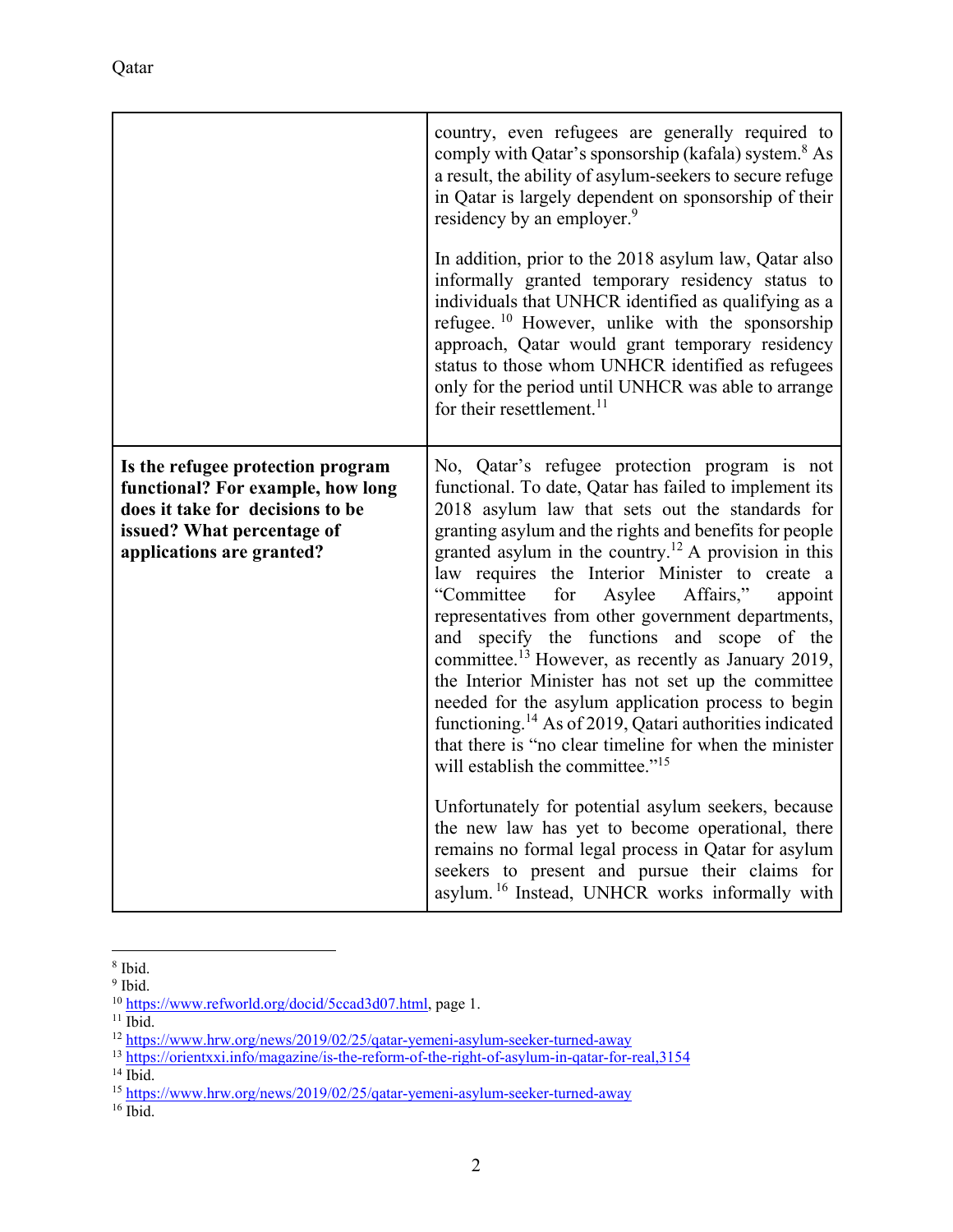|                                                                                        | Qatari authorities to serve as the main provider of<br>protection for asylum-seekers in Qatar. <sup>17</sup>                                                                                                                                                                                                                                                 |
|----------------------------------------------------------------------------------------|--------------------------------------------------------------------------------------------------------------------------------------------------------------------------------------------------------------------------------------------------------------------------------------------------------------------------------------------------------------|
|                                                                                        | Because Qatar has not implemented its asylum law, it<br>is unclear how long the formal process will take, but<br>the 2018 asylum law provides that the Interior<br>Minister has three months to decide on an asylum<br>seeker's application after the Interior Minister<br>receives a recommendation from the Committee for<br>Asylee Affairs. <sup>18</sup> |
|                                                                                        | Despite lacking a formal legal process for handling<br>asylum requests, it appears that in 2019 Qatar<br>received 22 applications for asylum and granted 68%<br>of those applications. <sup>19</sup> For comparison, in 2018,<br>Qatar received 5 applications for asylum and granted<br>$0\%$ <sup>20</sup>                                                 |
| Do refugees have a right to work? A<br>right to education? A right to<br>medical care? | Under Qatar's 2018 political asylum law, individuals<br>who are granted refugee status are entitled to "a<br>monthly stipend until there is a job opportunity." <sup>21</sup><br>Refugees are also entitled to "receiving health care<br>. [and] education." $^{22}$                                                                                         |
|                                                                                        | Because this law has yet to become fully operational,<br>it should be noted that, outside this law, asylum-<br>seekers are not formally entitled to any special<br>protections in Qatar on account of their refugee<br>status. $^{23}$                                                                                                                       |
| Are those seeking refugee protection                                                   | Refugees are not forced to reside in camps, but Qatari                                                                                                                                                                                                                                                                                                       |
| free to live freely or forced to reside                                                | authorities do have the right to limit the movement of                                                                                                                                                                                                                                                                                                       |
| in camps?                                                                              | asylum seekers and refugees. Although Qatar's 2018<br>asylum law gives refugees the right to "housing" and                                                                                                                                                                                                                                                   |
|                                                                                        | "freedom of movement," another provision in the law                                                                                                                                                                                                                                                                                                          |
|                                                                                        | requires refugees to reside in a government-assigned<br>place of residence. $24$ Further, refugees are required to                                                                                                                                                                                                                                           |

<sup>&</sup>lt;sup>17</sup> https://www.refworld.org/docid/5ccad3d07.html<br><sup>18</sup> https://www.almeezan.qa/LawView.aspx?opt&LawID=7738&language=ar<br><sup>19</sup> https://www.unhcr.org/refugee-statistics/download/?url=x6gBbf<br><sup>20</sup> Ibid.

<sup>&</sup>lt;sup>21</sup> https://www.almeezan.qa/LawView.aspx?opt&LawID=7738&language=ar <sup>22</sup> Ibid.

<sup>23</sup> https://www.refworld.org/docid/5ccad3d07.html, page 2.<br>24 https://www.almeezan.qa/LawView.aspx?opt&LawID=7738&language=ar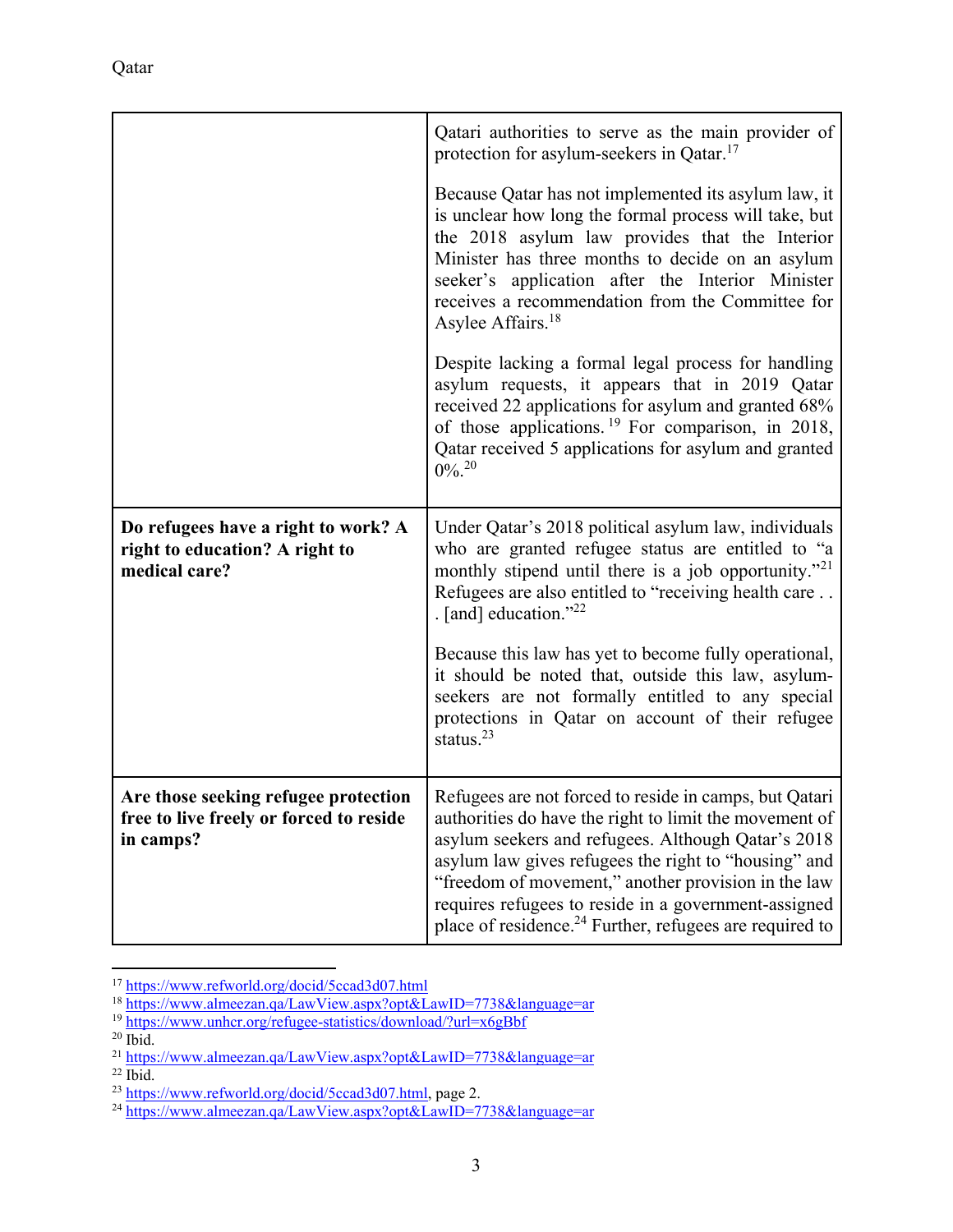|                                                                                                                                                                                                                                                    | seek approval from Qatari authorities if they want to<br>move from their government-assigned place of<br>residence. <sup>25</sup>                                                                                                                                                                                                                                                                                                                                                                                                                                                                                                                                                                                                                                                                                                                                                                                                                                                                                                                                                                                                                                                                                                                                                                                                                                                                                                                                                                                                                                                                                                                                                                                                                                            |
|----------------------------------------------------------------------------------------------------------------------------------------------------------------------------------------------------------------------------------------------------|------------------------------------------------------------------------------------------------------------------------------------------------------------------------------------------------------------------------------------------------------------------------------------------------------------------------------------------------------------------------------------------------------------------------------------------------------------------------------------------------------------------------------------------------------------------------------------------------------------------------------------------------------------------------------------------------------------------------------------------------------------------------------------------------------------------------------------------------------------------------------------------------------------------------------------------------------------------------------------------------------------------------------------------------------------------------------------------------------------------------------------------------------------------------------------------------------------------------------------------------------------------------------------------------------------------------------------------------------------------------------------------------------------------------------------------------------------------------------------------------------------------------------------------------------------------------------------------------------------------------------------------------------------------------------------------------------------------------------------------------------------------------------|
| Does a grant of refugee protection<br>result in a pathway to permanent<br>status? In other words, can a refugee<br>eventually become a citizen? Is there<br>another form of legal permanent<br>status available for people with<br>refugee status? | While it may be technically possible for a refugee to<br>become a Qatari citizen or permanent resident, the<br>legal requirements for doing so are so difficult to<br>meet that the prospect of it actually occurring seem<br>slim.<br>There do not appear to be any prohibitions on<br>refugees becoming Qatari residents. In fact, a<br>provision in Qatar's new asylum law appears to<br>contemplate that some refugees may acquire Qatari<br>citizenship. <sup>26</sup> Unfortunately, the asylum law does not<br>include any guidance on the process of applying for<br>Qatari citizenship as a refugee. <sup>27</sup><br>Nonetheless, in September 2018, Qatar signed Law<br>No. 10 of 2018 ("Qatar's 2018 permanent residency<br>law") which for the first time created a pathway for<br>foreign nationals to apply for permanent resident<br>status in Qatar. <sup>28</sup> However, to be eligible to receive<br>permanent resident status, a foreign national must first<br>legally reside in Qatar for more than 20 years (among<br>other things) and no more than 100 foreign nationals<br>may be granted permanent residency in a year. <sup>29</sup><br>The 20-year residency requirement may be difficult<br>for many refugees, because under Qatar's 2018<br>asylum law, a refugee's permission for temporary<br>residence must be revoked if the need for the person's<br>asylum status ends. Accordingly, unless the<br>conditions for a refugee's asylum persist for at least<br>20 years, the refugee will likely be unable to even<br>receive consideration for permanent resident status.<br>And even then, Qatar's tight cap on the number of<br>permanent resident permits issued may make it<br>difficult for eligible refugees to be among the 100 |

 $\overline{a}$ <sup>25</sup> Ibid.

<sup>26</sup> https://www.loc.gov/item/global-legal-monitor/2018-11-08/qatar-amir-ratifies-countrys-first-asylum-law/<br>27 Ibid.

<sup>&</sup>lt;sup>28</sup> https://www.loc.gov/item/global-legal-monitor/2018-11-19/qatar-new-law-to-create-permanent-residency-systemadopted/<br><sup>29</sup> https://www.almeezan.qa/LawView.aspx?opt&LawID=7738&language=ar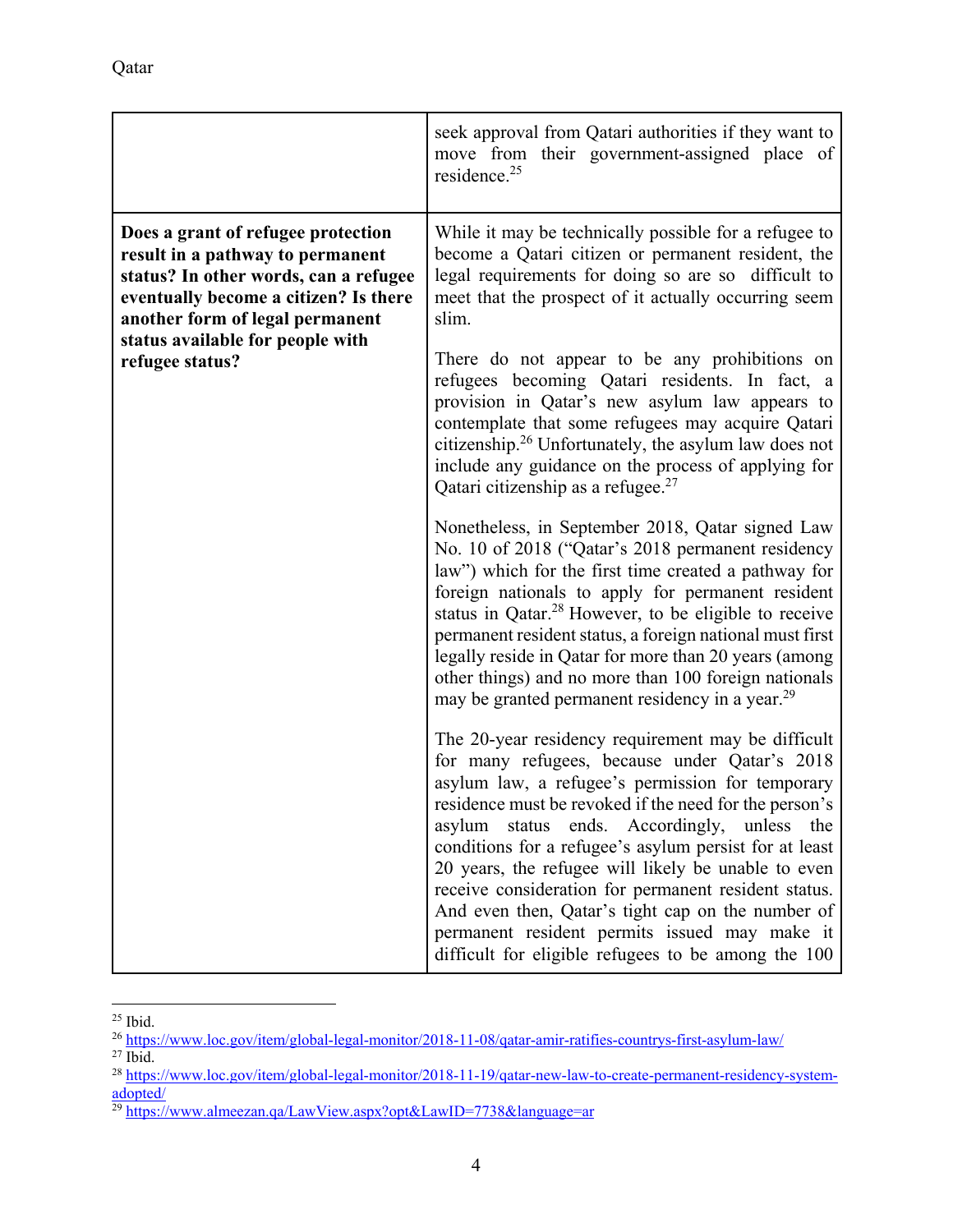|                                                                                                                | foreign nationals in a given year to receive permanent<br>resident status.                                                                                                                                                                                                                                                                                                                                                                                                                                                                                                                                                                                                                                                                                                                                                                                                                                                                                                                                                                                                                                                                                                                                                                                                          |
|----------------------------------------------------------------------------------------------------------------|-------------------------------------------------------------------------------------------------------------------------------------------------------------------------------------------------------------------------------------------------------------------------------------------------------------------------------------------------------------------------------------------------------------------------------------------------------------------------------------------------------------------------------------------------------------------------------------------------------------------------------------------------------------------------------------------------------------------------------------------------------------------------------------------------------------------------------------------------------------------------------------------------------------------------------------------------------------------------------------------------------------------------------------------------------------------------------------------------------------------------------------------------------------------------------------------------------------------------------------------------------------------------------------|
| Does the country offer temporary<br>protections available other than<br>refugee status? If so, what are they?  | Under Qatar's asylum law, the Interior Minister can<br>grant an asylum-seeker temporary residency in Qatar<br>until a final decision is made on the person's<br>application for refugee status and protection. $30$<br>However, it is not clear whether an asylum-seeker<br>with temporary residency status is entitled to the same<br>social benefits (e.g., access to public education and<br>healthcare) <sup>31</sup> as a permanent resident. <sup>32</sup>                                                                                                                                                                                                                                                                                                                                                                                                                                                                                                                                                                                                                                                                                                                                                                                                                    |
| What, if any, penalties are there for<br>people without status or people who<br>are denied refugee protection? | The penalties for immigration-related offenses in<br>Qatar are provided in Law No. 4 of 2009, (the<br>"Sponsorship Law"). 33 The law indicates that<br>immigration-related offenses may be met by either<br>criminal or administrative forms of punishment. <sup>34</sup><br>As for criminal punishments, under the Sponsorship<br>Law, a person may be fined up to 50,000 Qatari Riyals<br>(approximately \$13,700 U.S.) and/or jailed for up to<br>three years for failure to obtain a residence permit or<br>comply with a deportation order. <sup>35</sup> An asylum seeker<br>who is denied refugee protection and legal status in<br>Qatar would be unable to obtain a residence permit<br>and may even be met with a deportation order in<br>certain circumstances. <sup>36</sup> As such, an asylum seeker<br>with no legal status in Qatar would be at risk of facing<br>a maximum fine of 50,000 Qatari Riyals or<br>imprisonment for up to three years, or both.<br>As for administrative forms of punishment, the<br>Sponsorship Law provides for the arrest and 30-day<br>detention of an expatriate (irrespective of refugee<br>status) who has been ordered deported. <sup>37</sup> This can be<br>renewed as often as deemed necessary. <sup>38</sup> There is thus |

<sup>&</sup>lt;sup>30</sup> https://www.hrw.org/news/2018/10/30/qatar-gulfs-first-refugee-asylum-<br><sup>31</sup> https://www.fragomen.com/insights/blog/permanent-residence-qatar-do-you-qualify-and-what-do-you-get<br><sup>32</sup> Ibid.

 $\frac{33 \text{ https://www.refworld.org/pdfid/5864d60b4.pdf}}{34 \text{ libid}}$ , pages 5, 6.

<sup>35</sup> Ibid.

<sup>&</sup>lt;sup>36</sup> https://www.almeezan.qa/LawView.aspx?opt&LawID=7738&language=ar <sup>37</sup> https://www.refworld.org/pdfid/5864d60b4.pdf, page 6. <sup>38</sup> Ibid.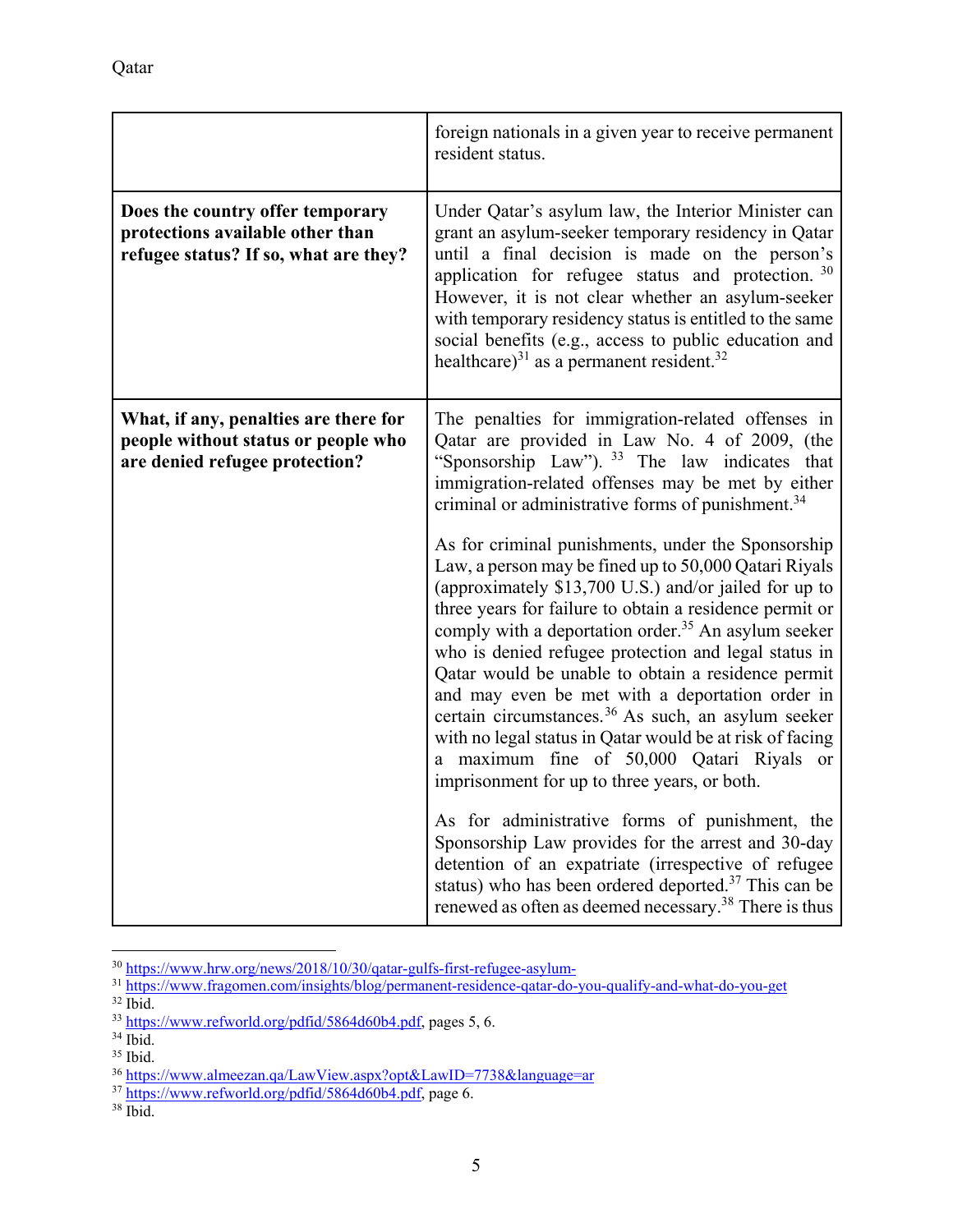|                                                                                                                                                        | no time limit placed on this form of administrative<br>detention. $39$                                                                                                                                                                                                                                                                                                                                                                                                                                                                                                   |
|--------------------------------------------------------------------------------------------------------------------------------------------------------|--------------------------------------------------------------------------------------------------------------------------------------------------------------------------------------------------------------------------------------------------------------------------------------------------------------------------------------------------------------------------------------------------------------------------------------------------------------------------------------------------------------------------------------------------------------------------|
|                                                                                                                                                        | Alternatively, the Sponsorship Law provides that<br>Qatari authorities may force an expatriate facing<br>deportation to reside in a specific area for two<br>renewable weeks in lieu of arresting him for a period<br>or other similar periods. <sup>40</sup>                                                                                                                                                                                                                                                                                                            |
|                                                                                                                                                        | Qatari authorities may issue an immediate deportation<br>order to an asylum seeker without legal status in Qatar<br>for a number of reasons, including that the person<br>"poses a threat to national security." <sup>41</sup> In addition, an<br>asylum seeker that is granted refugee protection may<br>subsequently have that status revoked and receive a<br>deportation order if the person, among other things,<br>engages in "political activity during their stay" or it is<br>later discovered that the asylum seeker engaged in<br>"war crimes." <sup>42</sup> |
|                                                                                                                                                        | In any of those situations, an asylum seeker without<br>legal status in Qatar could face renewable terms of<br>administrative detention for their failure to comply<br>with deportation orders.                                                                                                                                                                                                                                                                                                                                                                          |
|                                                                                                                                                        | Finally, in Qatar, a residency permit is required for a<br>number of activities, including entering government<br>buildings, opening a bank account, and applying for a<br>loan. <sup>43</sup> Asylum seekers who are denied legal status in<br>Qatar will not be given a residency permit and thus<br>may struggle with daily life in the country due to how<br>much access depends on having the permit.                                                                                                                                                               |
| What organizations exist in-country<br>that can help displaced people seek                                                                             | United Nations High Commissioner for Refugees<br>(UNHCR)                                                                                                                                                                                                                                                                                                                                                                                                                                                                                                                 |
| available protections? What other<br>organizations in the country may be<br>able to help displaced people access<br>services and rights, even if their | Historically, UNHCR has served as the main provider<br>of protection to refugees and asylum-seekers in Qatar.<br>Prior to the recent passage of Qatar's 2018 asylum<br>functional<br><b>UNHCR</b><br>carried<br>all<br>law,<br>out                                                                                                                                                                                                                                                                                                                                       |

<sup>39</sup> Ibid.

<sup>40</sup> Ibid.

<sup>&</sup>lt;sup>41</sup> https://www.refworld.org/pdfid/5864d60b4.pdf, pages 5.<br><sup>42</sup> https://www.almeezan.qa/LawView.aspx?opt&LawID=7738&language=ar<br><sup>43</sup> https://www.expatica.com/qa/moving/visas/residence-permit-identification-in-qatar-71009/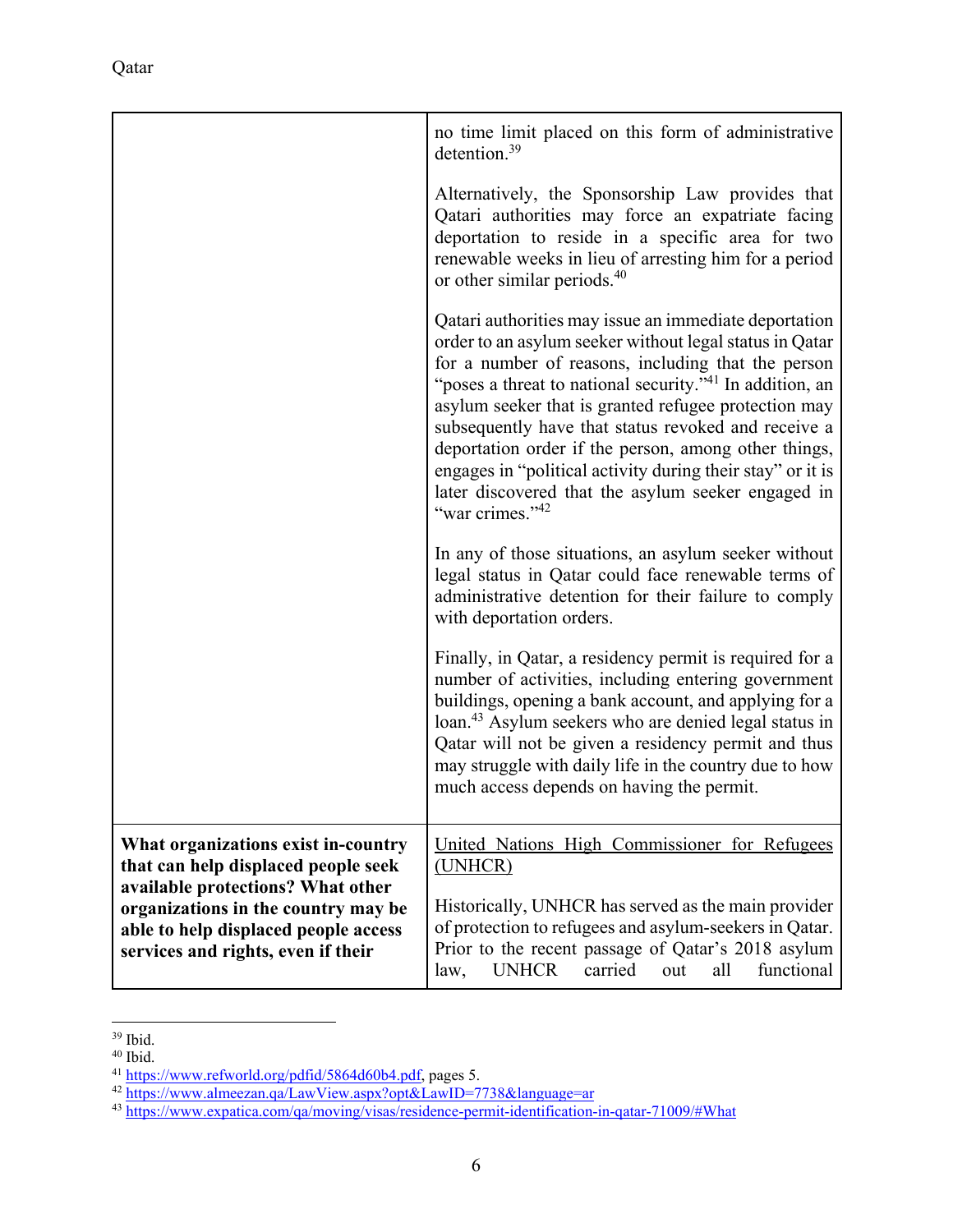| mission is not to specifically work | responsibilities for refugee protection in Qatar,                                                                                                                                                                                                                                                                                                                                                                                                                                                                                                                                                            |
|-------------------------------------|--------------------------------------------------------------------------------------------------------------------------------------------------------------------------------------------------------------------------------------------------------------------------------------------------------------------------------------------------------------------------------------------------------------------------------------------------------------------------------------------------------------------------------------------------------------------------------------------------------------|
| with refugees and displaced people? | including registration, refugee status determination,<br>and finding resettlement solutions. Representatives<br>from UNHCR can be contacted about their current<br>operations in Qatar using the information below:                                                                                                                                                                                                                                                                                                                                                                                          |
|                                     | Online Contact Form: https://www.unhcr.org/en-<br>us/contact-form.html<br>Phone: +41 22 739 8111<br>Mailing Address:<br>UNHCR Headquarters in Geneva, Switzerland<br>United Nations High Commissioner for Refugees<br>Case Postale 2500<br>CH-1211 Genève 2 Dépôt<br>Suisse                                                                                                                                                                                                                                                                                                                                  |
|                                     | <b>National Human Rights Committee (NHRC)</b>                                                                                                                                                                                                                                                                                                                                                                                                                                                                                                                                                                |
|                                     | The NHRC was established to uphold and promote<br>the human rights in the International Treaties to<br>which Qatar has acceded. While NHRC it does not<br>mention refugees in the services it provides, it does<br>have a Legal Department, which is charged with<br>receiving and recording complaints and with helping<br>individuals to solve or mitigate their problems. The<br>Committee undertakes a number of additional<br>activities, such as providing legal advice regarding<br>Qatar's sponsorship and labor laws. Representatives<br>from NHRC can be contacted using the information<br>below: |
|                                     | Website: www.nhrc-qa.org<br>Email: info@nhrc-qa.org<br>Phone: +97 44 404 8844<br>Fax: +97 44 444 4013<br>Mailing Address:<br>Fereej Abdulaziz,<br>Nasser Bin Khalid intersection,<br>Behind Doha petrol station,<br>Otabi Tower,<br>P. O. Box: 24104,<br>Doha, Qatar                                                                                                                                                                                                                                                                                                                                         |